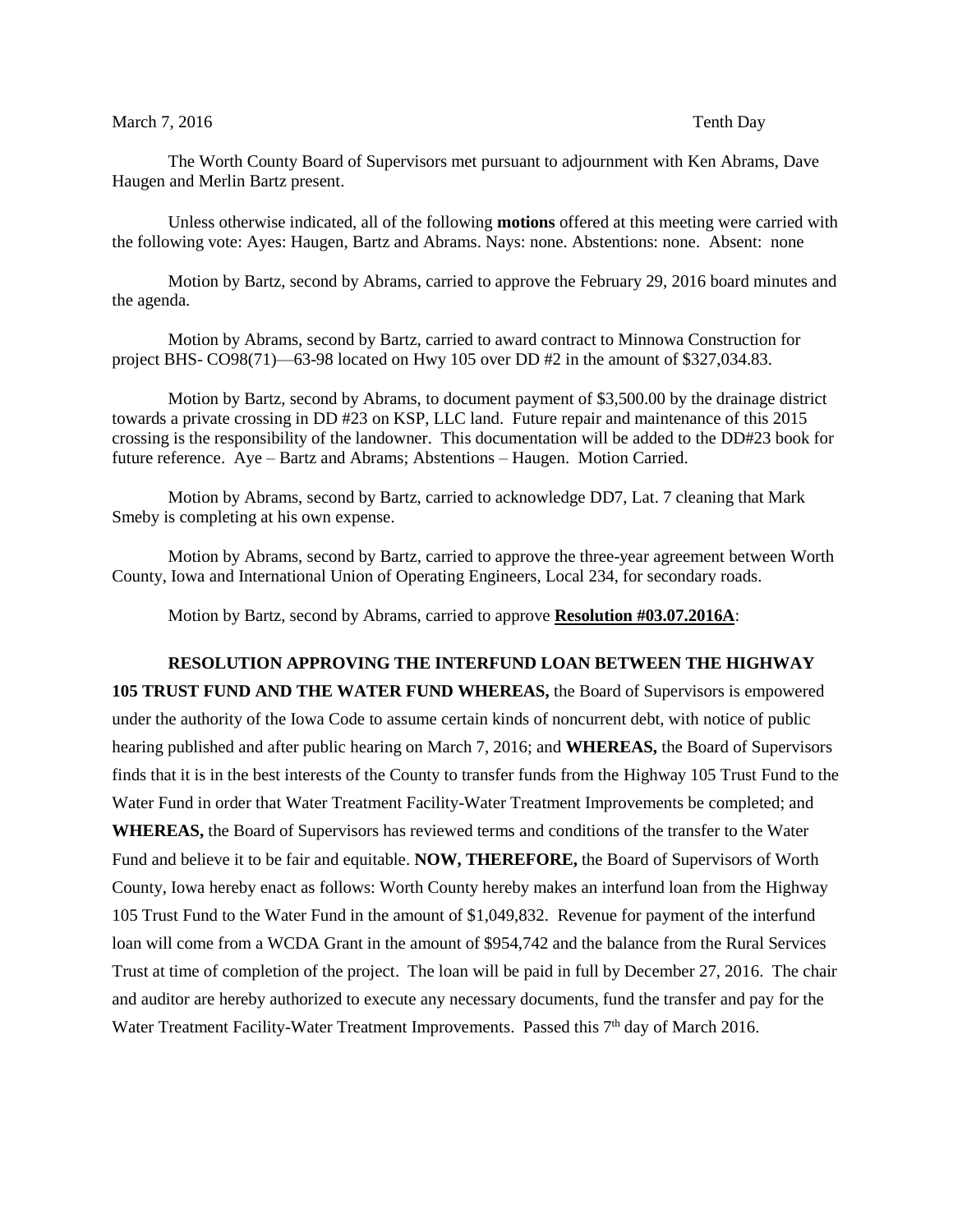Worth County Board of Supervisors

Dave Haugen, Chairperson

ATTEST:

Jacki A. Backhaus, Worth County Auditor

Motion by Bartz, second by Abrams, carried to recess the regular meeting.

Motion by Abrams, second by Bartz, carried to open the public hearing for the Fiscal Year 2015/2016 Worth County Budget Amendment at 10:15 A.M. Public comment was heard.

Motion by Bartz, second by Abrams, carried to close the public hearing at 10:30 A.M.

Motion by Abrams, second by Bartz, carried to reconvene the regular board meeting.

Resolution #03.07.2016 Fiscal Year 2015/2016 Worth County Budget Amendment approval was tabled for corrections. It will be re-published and a new hearing date will be set.

Motion by Abrams, second by Bartz, carried to approve the one-year Agreement between Worth County, Iowa (Sheriff's Office) and International Union of Operating Engineers, Local 234.

Consideration of waiving Payment in Lieu of Taxes (PILOT) for North Iowa Regional Housing Authority was tabled.

Motion by Haugen, second by Abrams, carried to approve a Class C Liquor License for Northwood County Club.

The following claims were approved:

| A & I Auto Body Inc               | Service-Eng                      | 918.94    |
|-----------------------------------|----------------------------------|-----------|
| AT & T                            | Service-E911                     | 35.50     |
| Abrahamson, Tabitha               | Reimb-Con                        | 60.00     |
| Ag Power Enterprises Inc          | Supplies-Eng                     | 9.19      |
| <b>Agvantage Fs Inc</b>           | Fuel-Eng                         | 11,876.69 |
| Ajb Enterprise Llc                | Service-Gsr                      | 190.00    |
| <b>Alliant Energy</b>             | Service-Shf                      | 7,656.50  |
| <b>Bcn</b> Telecom                | Service-Gsr                      | 92.36     |
| Bob Barker Company Inc            | Supplies-Shf                     | 175.79    |
| Brunsvold, Blair                  | Reimb-Eng                        | 96.51     |
| <b>Businessware Solutions Inc</b> | Service-Dap                      | 21.53     |
| Carquest Auto Parts Inc           | <b>Supplies Credit-Eng</b>       | 1,997.04  |
| Castelletti, Cynthia              | ~5.00 Dd 23 Main Damages Payment | 3,060.49  |
| <b>Cdw Government Inc</b>         | Supplies-Dap                     | 48.37     |
| Centurylink                       | Service-Eng                      | 241.58    |
| Cerro Gordo Co Sheriff            | Service-Aty                      | 21.50     |
| City Of Joice                     | Service-Eng                      | 36.05     |
| City Of Manly                     | Service-Eng                      | 43.71     |
| City Of Northwood                 | Service-Gsr                      | 414.76    |
| City Shoe                         | Supplies-Con                     | 178.49    |
| <b>Conner Colonial Chapel</b>     | Service-Soc                      | 2,000.00  |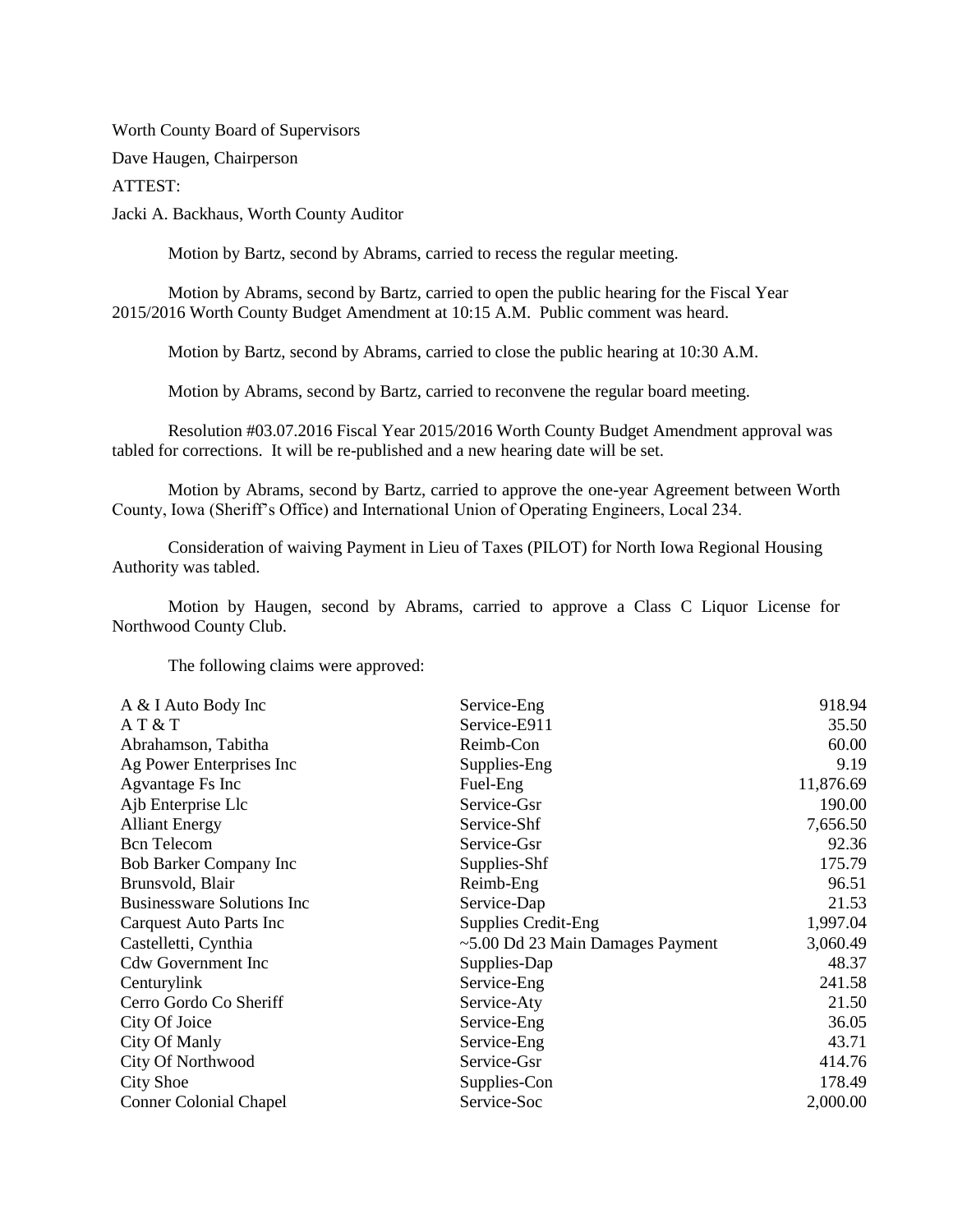| County Binders Inc                 | Service-Rec                           | 5,614.97  |
|------------------------------------|---------------------------------------|-----------|
| <b>Culligan Of Mason City</b>      | Service-Gsr                           | 170.50    |
| D & D Sales Inc                    | Supplies-Shf                          | 279.00    |
| Dave Syverson Inc                  | Parts-Eng                             | 352.95    |
| Dd #3 Upper Ditch                  | Dd 3 Main Milage Fix For A Check That | 3.75      |
| Dick's Place Body & Tow            | Service-Shf                           | 150.00    |
| Downing, Roger                     | Reimb-Eng                             | 50.97     |
| <b>Electronic Engineering</b>      | Service-Shf                           | 154.95    |
| Evans, Curtis                      | ~5.00 Dd 23 Main Damages Payment      | 2,172.32  |
| Falkstone Llc                      | Rock-Eng                              | 8,599.46  |
| <b>Fastenal Company</b>            | Supplies-Eng                          | 1,206.67  |
| Fertile Fire Dept                  | Reimb-E911                            | 2,000.00  |
| <b>Fertile Pronto</b>              | Fuel-Eng                              | 127.23    |
| Greve Law Office                   | Exp-Aty                               | 95.50     |
| Grp & Associates Inc               | Supplies-Shf                          | 105.00    |
| Hancock Co Sheriff                 | Service-Juj                           | 18.00     |
| Haugen Farms, Llc                  | ~5.00 Dd 23 Main Damages Payment      | 2,027.39  |
| Haugen, David                      | Mileage-Sup                           | 115.00    |
| Ia Apco                            | Edu-Shf                               | 660.00    |
| Ia Law Enforcement Academy         | Edu-Shf                               | 12,345.00 |
| Ia Secretary Of State              | Service-Vaf                           | 30.00     |
| Iaawp Conference                   | Edu-Shf                               | 85.00     |
| Iowa Ethanol, Llc                  | ~5.00 Dd 23 Main Damages Payment      | 40.52     |
| Ip Pathways                        | Service-Dap                           | 1,560.00  |
| <b>Isac</b>                        | Edu-It/Gis                            | 75.00     |
| J & J Machining Welding & Fabr     | Supplies-Eng                          | 19.56     |
| Jackson, Jake                      | Edu-Eng                               | 20.00     |
| Joe's Collision & Performance      | Service-Shf                           | 107.74    |
| <b>Johnson Sanitary</b>            | Supplies-Gsr                          | 252.09    |
| Kaman Industrial Technologies      | Parts-Eng                             | 938.36    |
| <b>Knudtson Automotive Service</b> | Service-Shf                           | 455.21    |
| Kuhlemeier, Ronald                 | ~5.00 Dd 23 Main Damages Payment      | 1,049.96  |
| Lake Mills Lumber Co               | Supplies-Eng                          | 25.00     |
| Law Enforcement Systems Inc        | Supplies-Shf                          | 85.00     |
| Lea Mobile Glass Inc               | Service-Eng                           | 172.50    |
| Manly Junction Signal              | Service-Ema                           | 762.97    |
| Marco Technologies Llc             | Service-Trs                           | 273.07    |
| Mc Clure Engineering Co            | Project-Wat                           | 22,005.00 |
| Mediacom                           | Service-Gsr                           | 1,082.64  |
| Menards Inc                        | Project-Cap                           | 767.50    |
| Midwest Wheel Companies Inc        | Parts-Eng                             | 340.48    |
| Napa Auto Parts                    | Parts-Eng                             | 95.26     |
| Nelson, Robert                     | ~5.00 Dd 23 Main Damages Payment      | 24.08     |
| Northwood Anchor Inc               | Service-Ema                           | 1,323.97  |
| Northwood Dental Associates        | Service-Shf                           | 111.00    |
| Northwood Lumber                   | Supplies-Eng                          | 17.95     |
| Northwood Sanitation Llc           | Service-Gsr                           | 181.50    |
| Northwood True Value               | Supplies-Gsr                          | 12.98     |
| Nuss Truck & Equipment             | Supplies-Eng                          | 1,804.69  |
| Pathology Assoc Of Mason City      | Service-Mex                           | 750.00    |
|                                    |                                       |           |